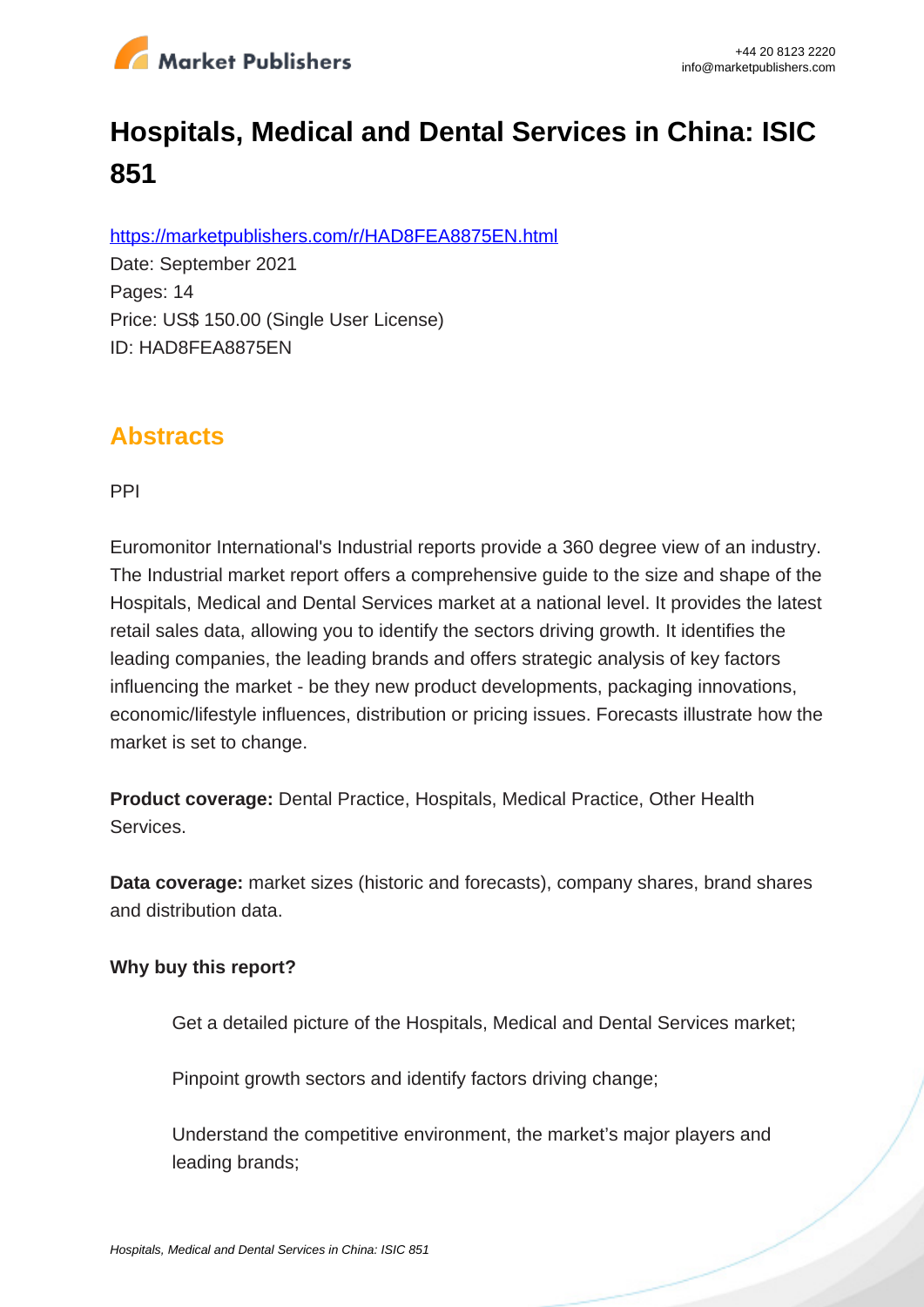

Use five-year forecasts to assess how the market is predicted to develop.

Euromonitor International has over 40 years' experience of publishing market research reports, business reference books and online information systems. With offices in London, Chicago, Singapore, Shanghai, Vilnius, Dubai, Cape Town, Santiago, Sydney, Tokyo and Bangalore and a network of over 800 analysts worldwide, Euromonitor International has a unique capability to develop reliable information resources to help drive informed strategic planning.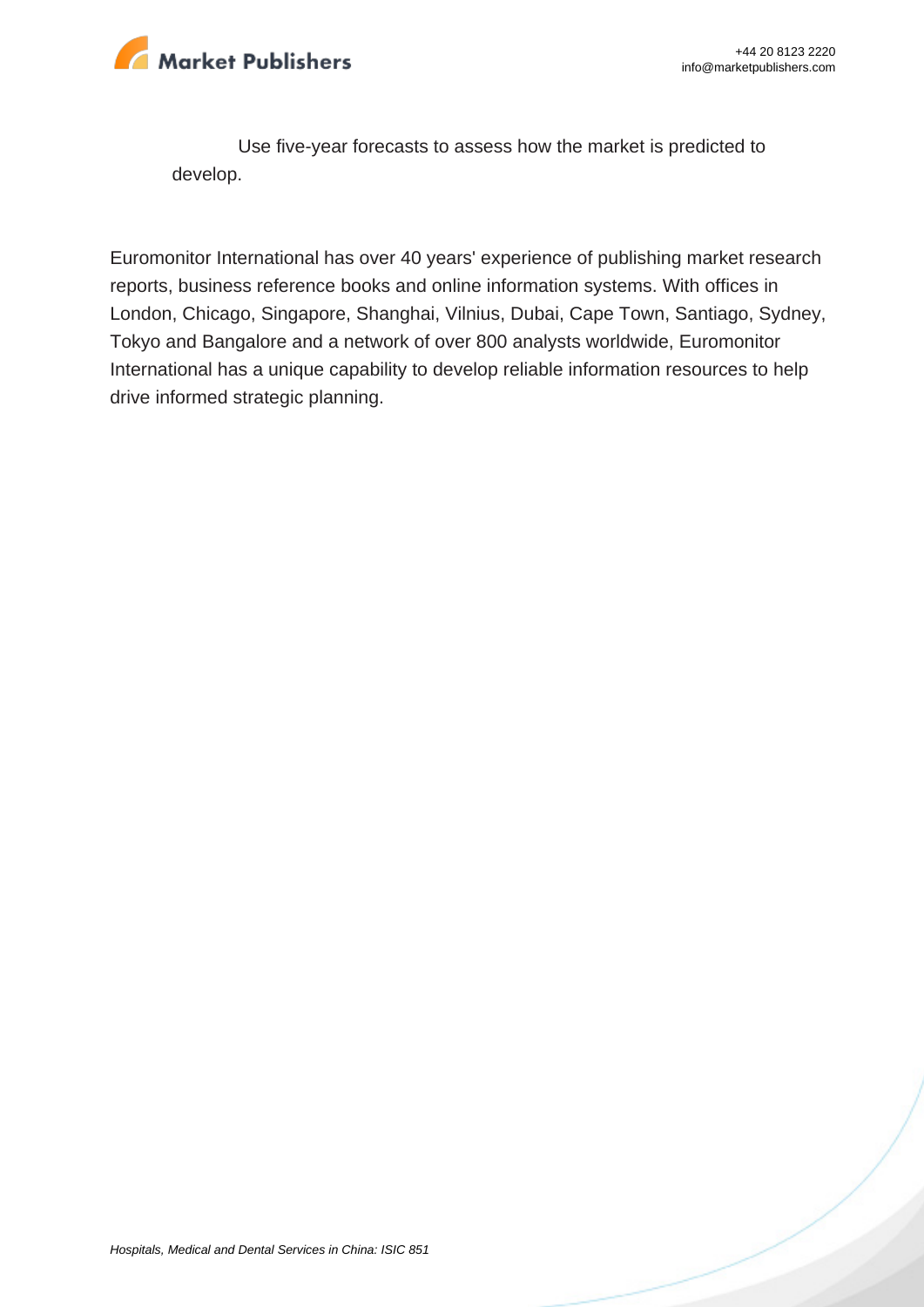

### **Contents**

HOSPITALS, MEDICAL AND DENTAL SERVICES IN CHINA: ISIC 851 **HEADLINES** INDUSTRY OVERVIEW TURNOVER SCORECARD Summary 1 Scorecard of Turnover Pillar 2020 CHART 1 Turnover Regional Comparison 2020 CHART 2 Turnover per Capita Regional Comparison 2020 CHART 3 Turnover Growth Regional Comparison 2015-2025 CHART 4 Future and Absolute Growth of Turnover Regional Comparison 2020-2025 CHART 5 Turnover 2015-2025 CHART 6 Turnover by Category 2015-2020 CHART 7 Turnover by Category 2020-2025 CHART 8 Turnover per Employee 2015-2020 COST STRUCTURE CHART 9 Cost Structure 2015-2020 CHART 10 B2B Costs and Growth 2020, LCU million CHART 11 Profit and Profit Margin 2015-2020 CHART 12 Average Salary 2015-2020 CHART 13 Labour Costs and Employee Productivity Comparison 2015-2020 CHART 14 Demand Structure by Buyer 2015-2020 CHART 15 B2B Buyers and Growth 2020, LCU million **FIRMOGRAPHICS** CHART 16 Number of Companies by Size 2015/2020 CHART 17 Competitive Landscape Structure by Company Size 2015/2020 CHART 18 Top Companies' Ranking 2015-2020 and % of Turnover 2020 ATTRACTIVENESS INDEX CHART 19 Attractiveness Index in Selected Industries 2020 ECONOMIC CONTEXT AND LABOUR MARKET Summary 2 Economic and Labour Market 2020